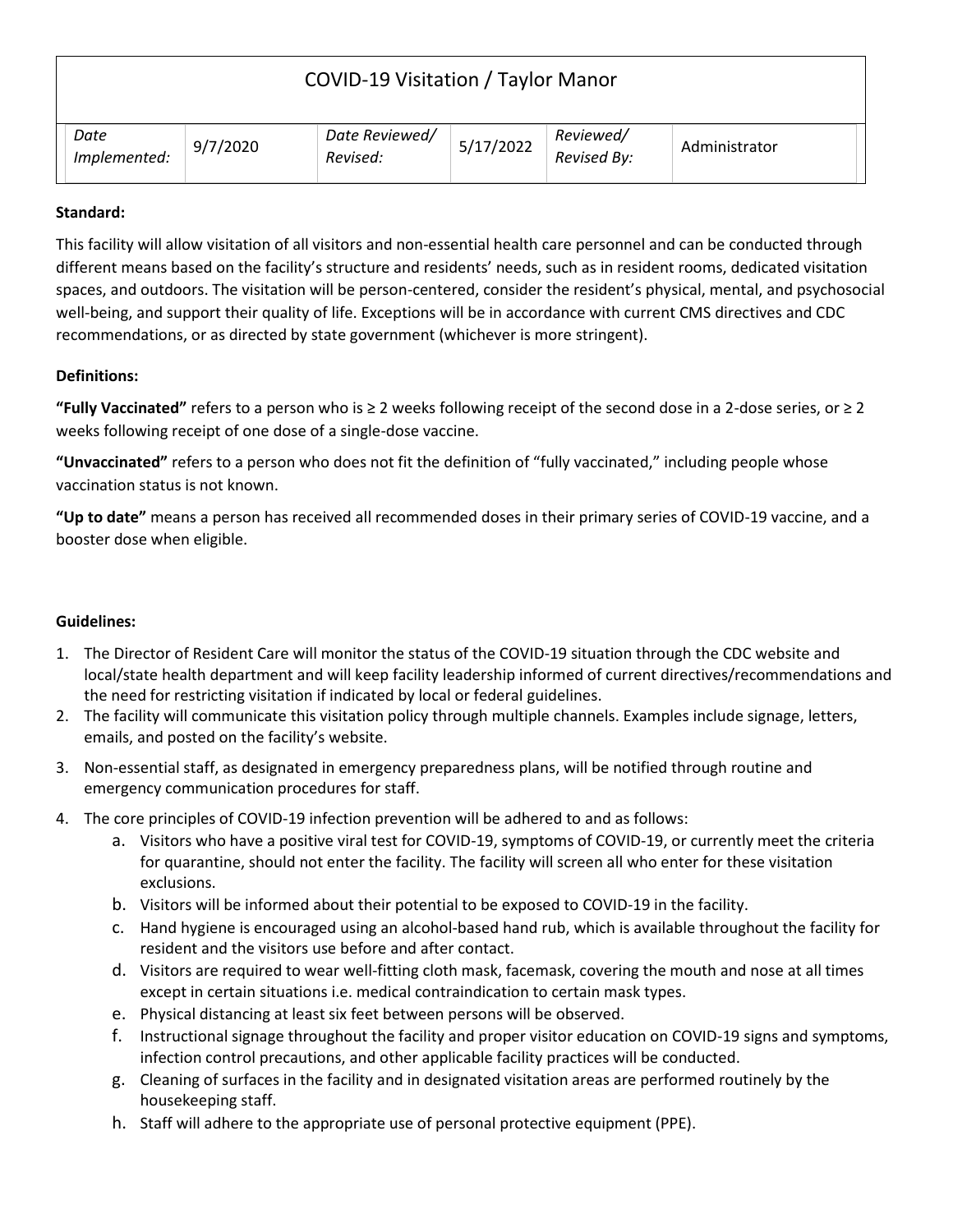- i. The facility will utilize effective strategies of cohorting residents (e.g., separate areas dedicated to COVID-19 care).
- j. The facility will conduct resident and staff testing as per current CMS guidance.
- k. Physical barriers (e.g individual room, room curtains) will be used to ensure privacy and reduced risk of transmission during in-person visits.
- l. Visitors who are unable to adhere to these principles of COVID-19 infection prevention will not be permitted to visit or will be asked to leave.
- 5. Outdoor visitation will be conducted in a manner that reduces the risk of COVID-19 transmission as follows and is the preferred method when the resident and/or visitor are not up to date vaccinated against COVID-19:
	- a. Visits will be held outdoors whenever practicable and will be facilitated routinely barring weather conditions, a resident's health status or the facility's outbreak status.
	- b. Resident should wear well-fitting source control (if tolerated), maintain physical distancing from others, and not linger in common spaces when moving from their rooms to the outdoors.
	- c. The facility will have an accessible and safe outdoor space (the interior courtyard off of the main dining room /or the front porch of facility) in which to conduct outdoor visitation.
- 6. Indoor visitation will be conducted in a manner that reduces the risk of COVID-19 transmission based on the following guidelines:
	- a. The facility will allow indoor visitation at all times and for all residents and will not limit the frequency and length of visits, the number of visitors, or require advance scheduling of visits.
	- b. Visits will be conducted in a manner that adheres to the core principles of COVID-19 infection prevention and does not increase risk to other residents.
	- c. Physical distancing will be maintained during peak times of visitation.
	- d. Visitors will wear source control and physically distance from other residents, staff, and other visitors that are not part of their group in the facility regardless of vaccination status.
	- e. Visitors will go directly to the resident's room or designated visitation area.
	- f. A visit in the resident's room will not be conducted if the resident's roommate is not up to date with all recommended COVID-19 vaccine doses or immunocompromised (regardless of vaccination status), however, if the resident is unable to relocate the facility will allow in-room visitation while adhering to the core principles of infection prevention.
	- g. If the facility's county COVID-19 community level of transmission is substantial to high, all residents and visitors, regardless of vaccination status, will wear face coverings or masks and physically distance, at all times.
	- h. If the facility's county COVID-19 community level of transmission is low to moderate, residents and visitors will wear face coverings or masks and physically distance, particularly if either of them is at increased risk for severe disease or are not up to date with all recommended COVID-19 vaccine doses.
	- i. If the resident and all of their visitor(s) are up to date with vaccine and the resident is not moderately or severely immunocompromised, they may choose not to wear face coverings or masks and to have physical contact in resident's room, designated area, or outside.
	- j. For residents who are on transmission-based precautions or quarantine, visits may occur in the resident's room and the resident will wear a well-fitted facemask (if tolerated). Visitors will be made aware of the potential risk of visiting and precautions necessary in order to visit and should adhere to the core principles of infection prevention.
	- k. Residents regardless of vaccination status, may choose to have close contact (including physical touch) based on their preferences and needs, should advise their visitors the risk of physical contact prior to the visit.
- 7. When a new case of COVID-19 among staff or residents is identified, the facility will immediately begin an outbreak investigation and adhere to CMS regulations and guidance for COVID-19 testing, including routine unvaccinated staff testing, testing of individuals with symptoms and outbreak testing. See *Coronavirus Outbreak Testing Policy.*
- 8. Visits will be allowed during outbreak investigations, but visitors will be made aware of the potential risk of visiting during the outbreak investigation and adhere to the core principles of infection prevention. If visiting during this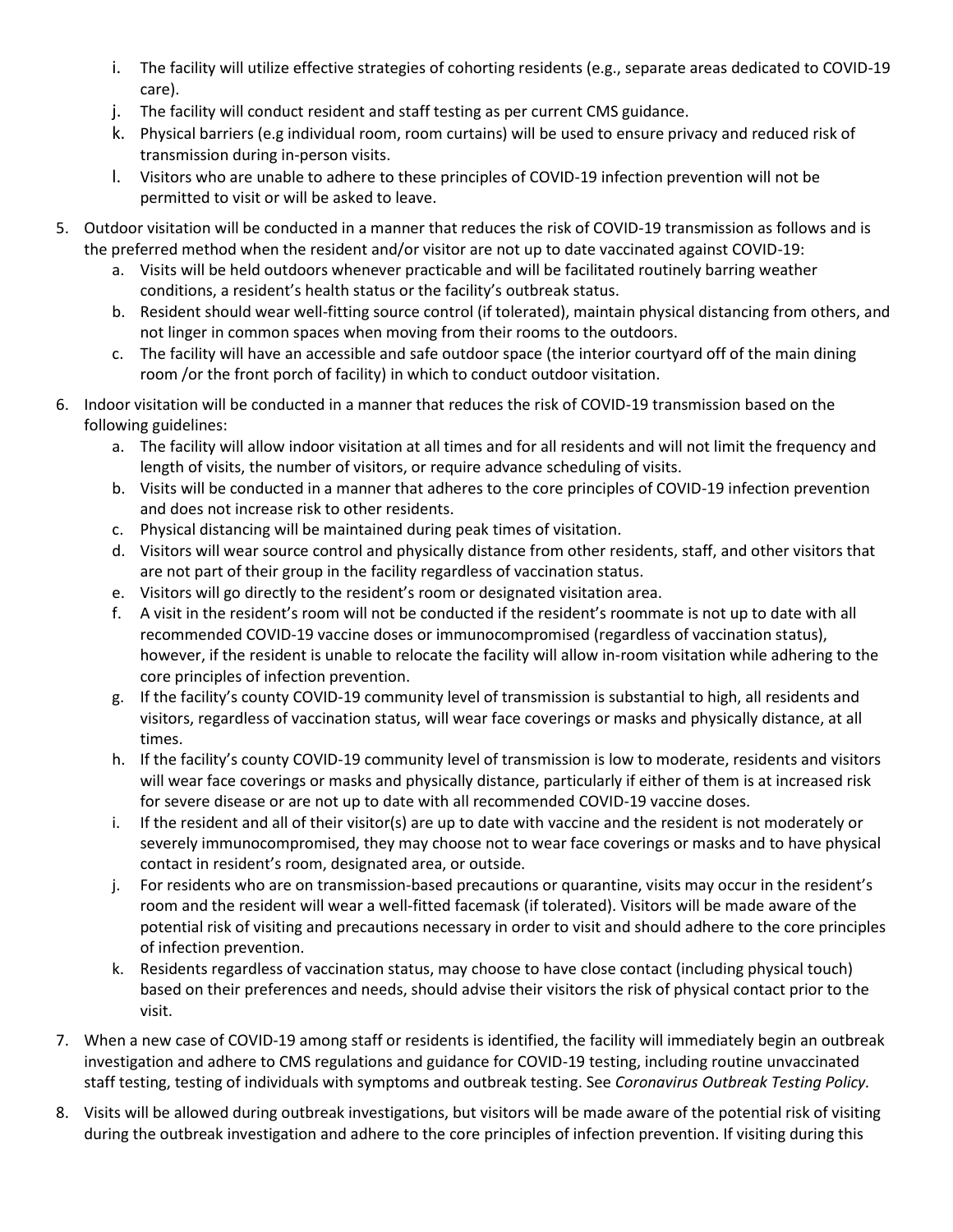time, residents and their visitors should wear face coverings or masks during the visits, regardless of vaccination status, and visits should ideally occur in the resident's room.

- 9. Visitors will be notified about the potential for COVID-19 exposure in the facility (e.g. appropriate signage regarding current outbreaks), and adhere to the core principles of COVID-19 infection and prevention, including effective hand hygiene and use of face coverings.
- 10. Compassionate care/essential visits and visits required under the federal disability rights laws will be allowed at all times. If the resident is in transmission-based precautions or quarantine, or an unvaccinated resident is in a county where the level of community transmission is substantial or high in the past 7 days, the resident and visitor(s) should be made aware of the potential risk of visiting and the visit should take place in the resident's room.
- 11. If the Ombudsman is planning to visit a resident who is under transmission-based precautions or quarantine, or a resident who is not up-to-date with all recommended COVID-19 vaccine doses; the visitor should be made aware of the potential risk of visiting and the visit should take place in the resident's room. This is especially vital in the county where the level of community transmission is substantial or high in the past 7 days.
- 12. Alternative communication methods (phone or other technology) may be used if the resident or Ombudsman program requests it in lieu of an in-person visit.
- 13. If the Power of Attorney or Resident Representative is planning to visit a resident who is under transmission-based precautions or quarantine, or a resident who is not up-to-date with all recommended COVID-19 vaccine doses; the visitor should be made aware of the potential risk of visiting and the visit should take place in the resident's room. This is especially vital in a county where the level of community transmission is substantial or high in the past 7 days.
- 14. If the facility does not offer testing, the facility should encourage visitors to be tested on their own before coming to the facility (e.g., within 2-3 days).

All healthcare workers will be permitted to come into the facility as long as they are not subject to a work exclusion or showing signs or symptoms of COVID-19. This includes personnel educating and assisting in resident transitions to the community.

- 15. Communal activities (including group activities, communal dining, and resident outings):
	- a. Communal activities and dining may occur, but regardless of vaccination status, everyone should wear a face covering or mask while in the communal areas of the facility.
	- b. Residents are permitted to the leave the facility as they choose. The facility will remind the resident and any individual accompanying the resident to follow all recommended infection prevention practices including wearing a face covering or mask, physical distancing, hand hygiene and to encourage those around them to do the same.
	- c. Upon the resident's return, the facility will take the following actions:
		- i. If the resident or family member reports possible close contact to an individual with COVID-19 while outside the facility, the facility may test the resident for COVID-19, regardless of vaccination status. Place the resident on quarantine if the resident has not been up to date with all recommended COVID-19 vaccine doses.
		- ii. If the resident develops signs or symptoms of COVID-19 after the outing, the facility may test the resident for COVID-19 and place the resident on Transmission-Based Precautions, regardless of vaccination status.
	- d. The facility may opt to test residents who are not up to date with all recommended COVID-19 vaccine doses, and residents without signs or symptoms if they leave the facility frequently or for a prolonged length of time, such as over 24 hours.
	- e. The facility may consider quarantining residents who are not up to date with all recommended COVID-19 vaccine doses, and who leave the facility, if based on an assessment of risk, uncertainty exists about the adherence or the adherence of those around them to recommended infection prevention measures.
	- f. The facility will monitor residents for signs and symptoms of COVID-19 daily.
	- g. Residents who leave the facility for 24 hours or longer should be managed as a new admission or readmission and follow current CDC guidance.